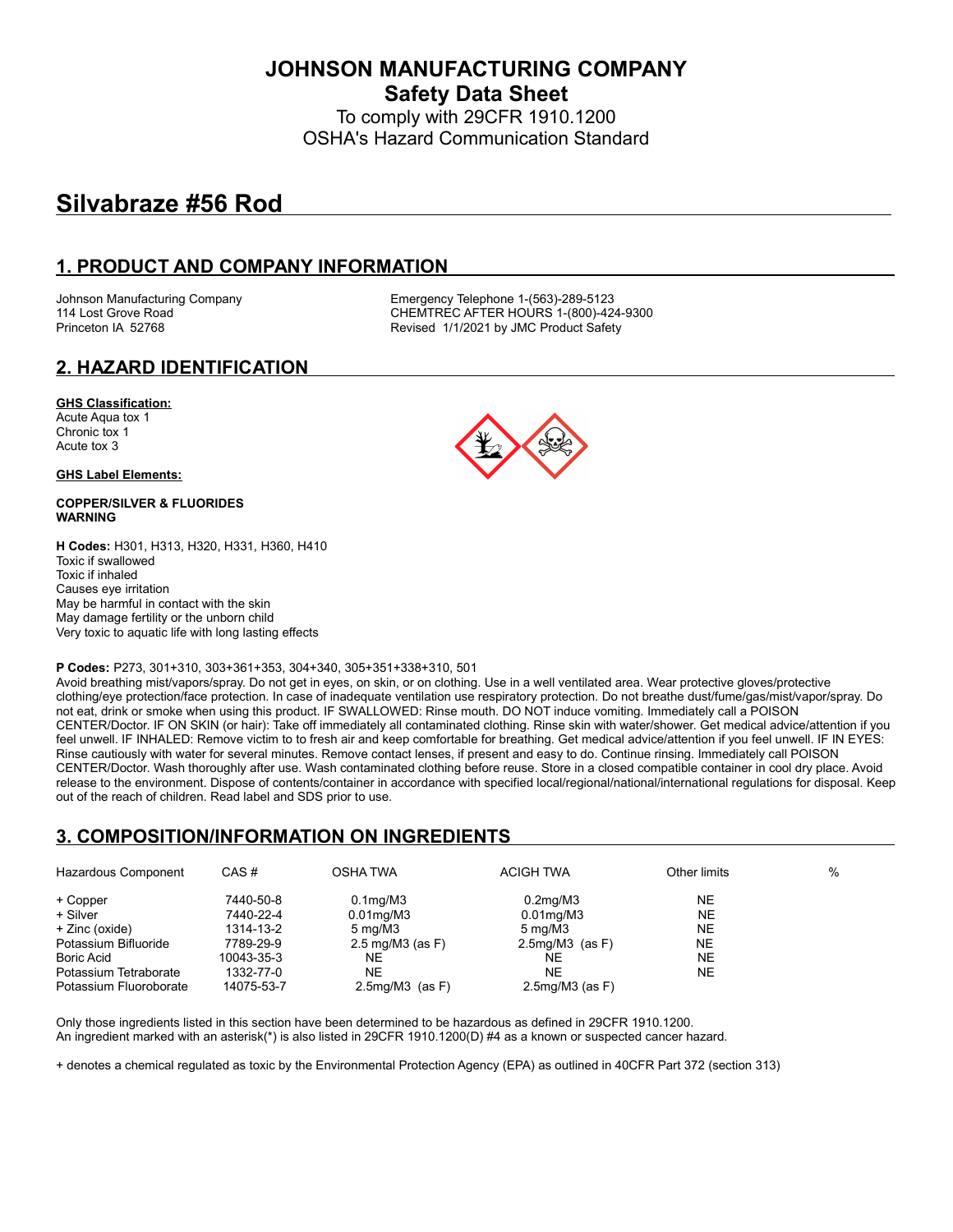## **4. FIRST AID MEASURES**

**Signs and symptoms of exposure:**Inhalation-Nose & throat irritation, headache, dizziness, difficulty breathing, coughing. Ingestion-nausea, vomiting, cramps. Skin-redness, burning, rash, dryness. Eye-redness, burning, tearing, blurred vision.

**Medical conditions aggravated by exposure:** Skin, kidney and respiratory conditions.

#### **Emergency first aid procedures:**

Skin: Flush with water immediately - Seek medical attention if necessary

Eyes: Flush with water for 15 minutes - Seek medical attention

 Ingestion: DO NOT induce vomiting, drink large amounts of water - seek medical attention. Never give anything by mouth to an unconscious person Inhalation: Remove to fresh air. Support respiration if required - Seek medical attention

### **5. FIREFIGHTING MEASURES**

**Extinguishing media**: dry chemical.

**Special fire fighting procedures**: use self sustaining respiratory suit.

**Unusual Fire and Explosion Hazards**: High concentrations of dust may be explosive above 1100 F. May release metal and metal oxide fumes, hydrofluoric acid, fluorides.

## **6. ACCIDENTAL RELEASE MEASURES**

**Methods and materials**: Flush into chemical sewer or sweep up with a suitable absorbent. Wear adequate protection as described in section 8. **Environmental Precautions:** Avoid release to the environment. Collect spillage.

## **7. HANDLING & STORAGE**

Wash thoroughly after use. Wash contaminated clothing before reuse. Store in a closed corrosive resistant container, with corrosive resistant liner, in cool dry place. Keep out of the reach of children. Read label and SDS prior to use.

## **8. EXPOSURE CONTROLS/PERSONAL PROTECTION**

**Occupational Exposure Limit Values:** See section 3. Respiratory Protection (type): Acid/HEPA mask required for fumes above TWA. Ventilation: Local Exhaust preferred Special: NE Mechanical: OK Other: NE Protective Gloves: plastic or rubber Eye Protection: Goggles or face shield Other Protective Clothing or Equipment: as required to avoid contact. Work/Hygienic Practices: Wash after use. Follow good industrial hygienic practices.

## **9. PHYSICAL AND CHEMICAL PROPERTIES**

Boiling Point: NE Specific Gravity: NE<br>
Vapor Pressure (mm Hg): NE Melting Point: 1145 F Vapor Pressure (mm Hg): NE Vapor Density: NE Evaporation Rate: <1 (butyl acetate=1) Solubility in water: nil blue pH: NE<br>Flash Point: NE (TOC) Flamma Flammable Limits: lel: NE uel: NE Appearance and odor: Brass colored solid, odorless.

## **10. STABILITY AND REACTIVITY**

**Stability** : STABLE Conditions to avoid : none

**Incompatibility (materials to avoid)**: strong bases & acids, oxidizers, sulfides, halogens. **Hazardous Decomposition or Byproducts (incomplete combustion)**: High concentrations of dust may be explosive above 1100 F. May release metal and metal oxide fumes, hydrofluoric acid, fluorides.

**Hazardous Polymerization**: WILL NOT OCCUR Conditions to avoid: none

## **11. TOXICOLOGICAL INFORMATION**

**Routes of entry: Inhalation: yes Skin: yes Ingestion: yes** 

**Health Hazards (acute and chronic):** Contact with fumes, dust and material may cause skin, eye and respiratory tract irritation. Ingestion may cause digestive tract irritation. Gross or repeated inhalation may result in "metal fume fever", symptoms of which may not manifest for several hours after